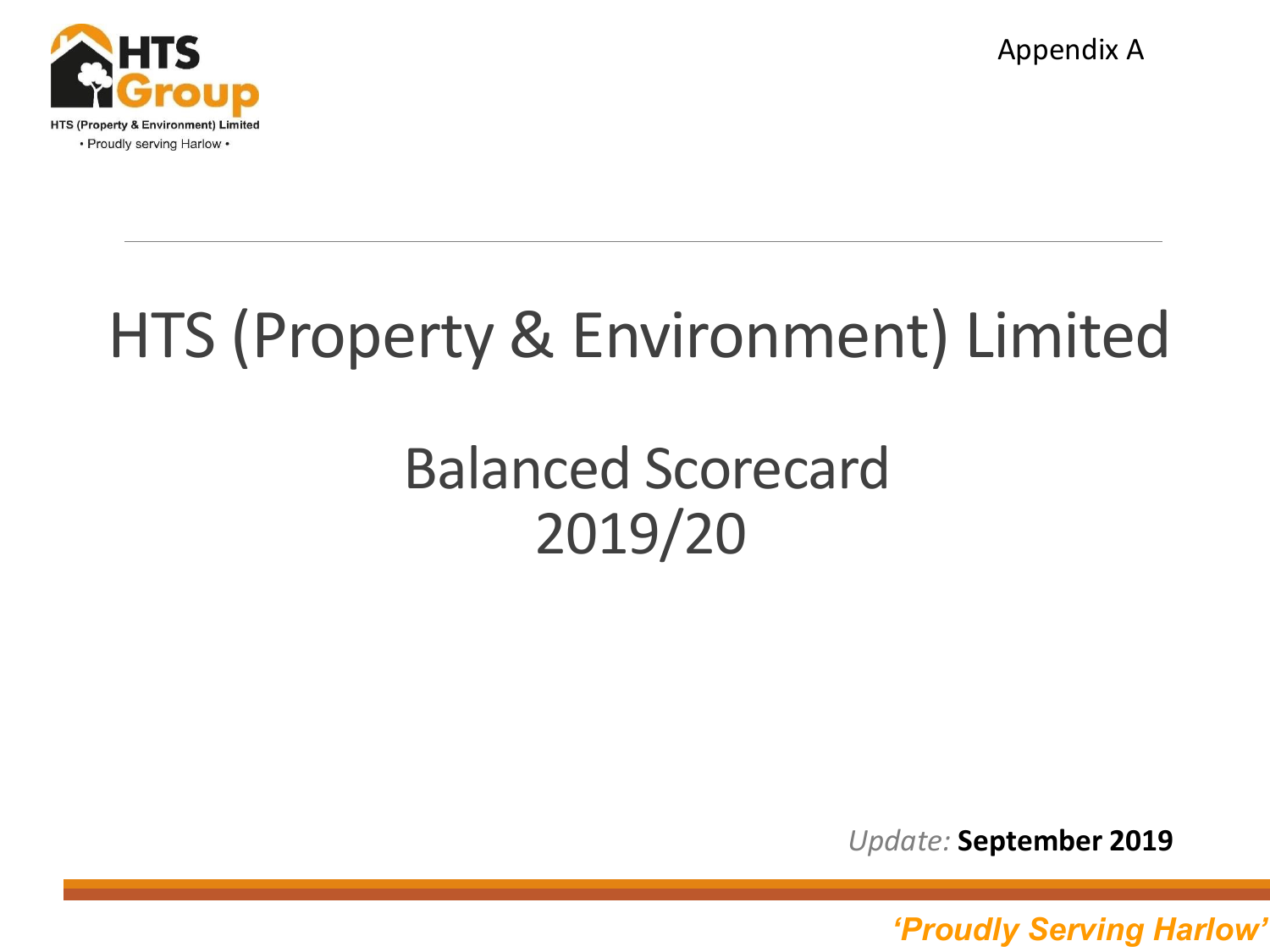### **HTS Balanced Scorecard - Objectives**



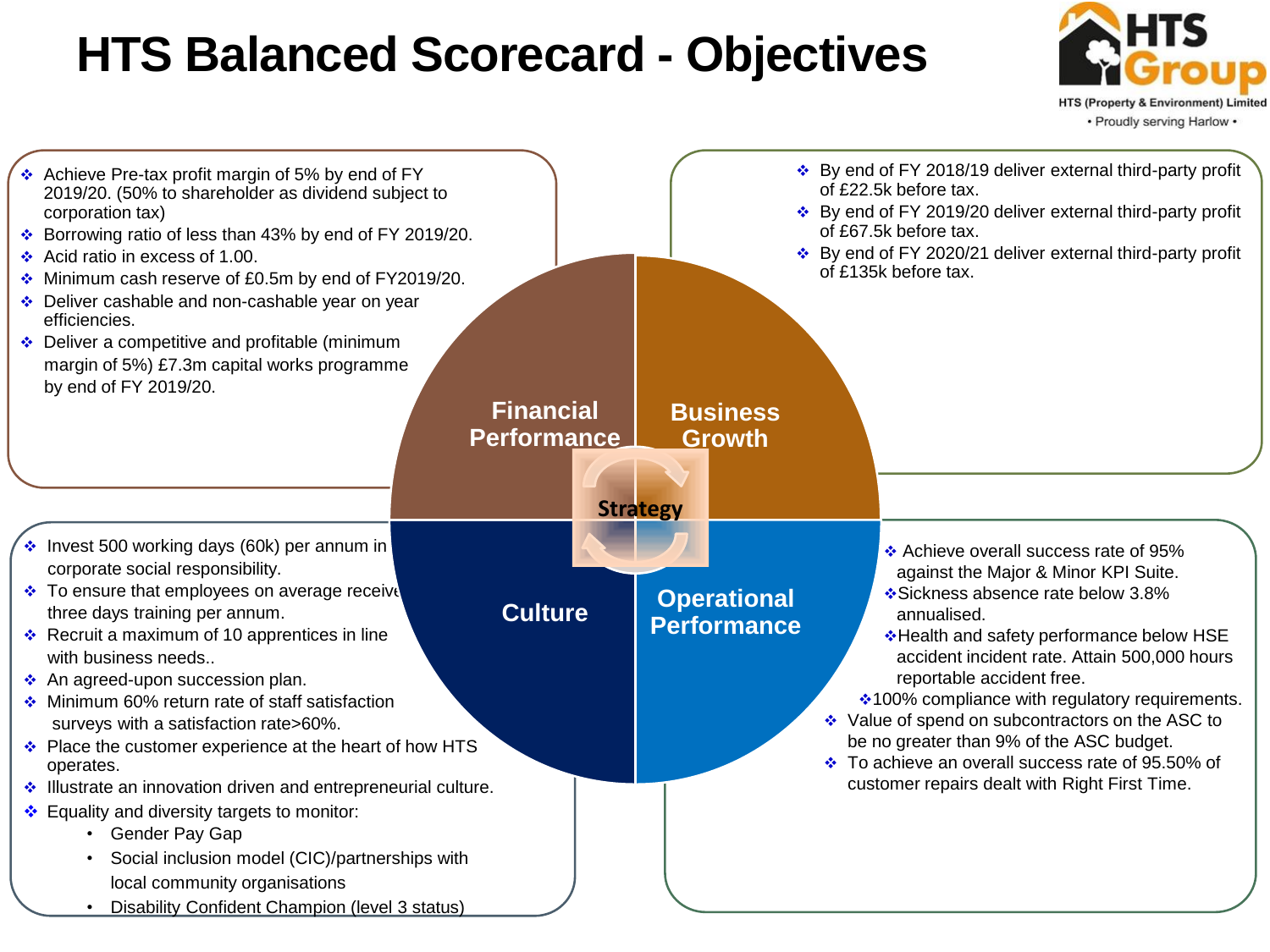



#### **Balanced Scorecard performance Summary**

| <b>OBJECTIVES</b>              | <b>PERFORMANCE</b> | <b>COMMENTS</b>                                                                       |
|--------------------------------|--------------------|---------------------------------------------------------------------------------------|
| <b>Operational Performance</b> | 66%                | Sickness rate is below target at 4.12%.<br>H&S AIR rating has dropped below HSE rate. |
| <b>Financial Performance</b>   | 100%               | Objectives on target to achieve performance.                                          |
| <b>Business Growth</b>         | 100%               | Objectives on target to achieve performance.                                          |
| Culture                        | 100%               | Objectives on target to achieve performance.                                          |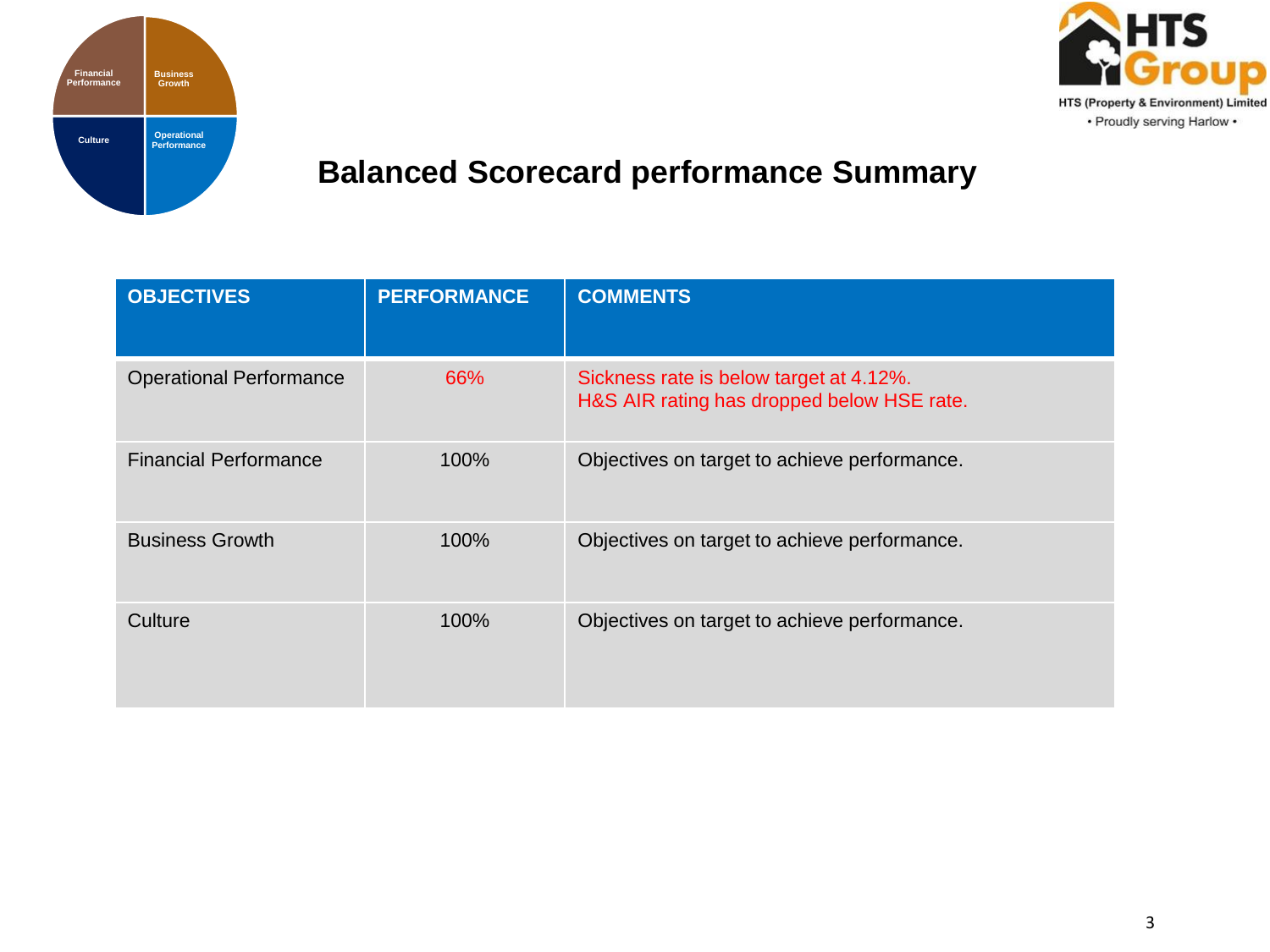

#### **Operational Performance Summary**

| <b>OBJECTIVES</b>                                                                                                    | <b>PERFORMANCE</b> | <b>COMMENTS</b>                                                                                                                 |
|----------------------------------------------------------------------------------------------------------------------|--------------------|---------------------------------------------------------------------------------------------------------------------------------|
| To achieve an overall success rate of 95% against<br>the Major & Minor KPI Suite                                     |                    | HTS has successfully achieved this target across the<br>suite of KPIs.                                                          |
| Sickness absence rate below 3.8% annualised                                                                          | X                  | Sickness rate is below target at 4.12%.                                                                                         |
| Health and safety performance below HSE<br>accident incident rate. Attain 500,000 hours<br>reportable accident free. | X                  | HTS AIR rating has increased to 515 following an<br>incident in August.                                                         |
| 100% compliance with regulatory requirements                                                                         |                    | LGSR compliance performance has been at 100%.                                                                                   |
| Value of spend on subcontractors on the ASC to<br>be no greater than 9% of the ASC budget                            |                    | Subcontractor spend has remained within target.                                                                                 |
| To achieve an overall success rate of 95.50% of<br>customer repairs dealt with Right First Time                      |                    | Customers' feedback from satisfaction surveys has<br>illustrated repairs carried out Right First Time at<br>above target level. |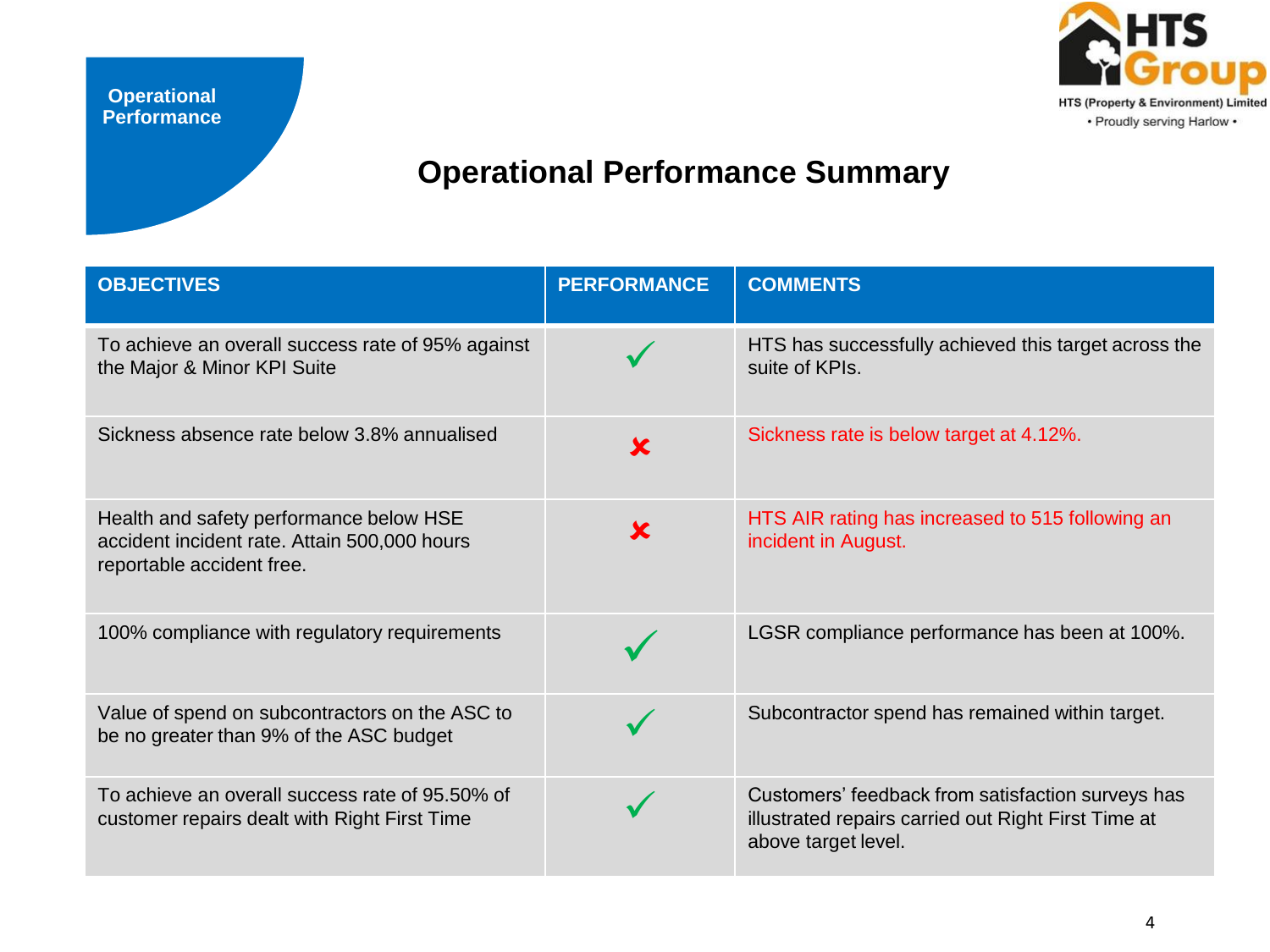



#### **Financial Performance Summary**

| <b>OBJECTIVES</b>                                                                                                    | <b>PERFORMANCE</b> | <b>COMMENTS</b>                                           |
|----------------------------------------------------------------------------------------------------------------------|--------------------|-----------------------------------------------------------|
| Achieve pre-tax profit margin of 5% by end of FY<br>2019/20.<br>(With a min of 50% return to Shareholder)            |                    | HTS remains within target.                                |
| Borrowing ratio of less than 43% by end of FY<br>2019/20                                                             |                    | Borrowing ratio is within target.                         |
| Acid ratio in excess of 1.00                                                                                         |                    | Acid ratio is in excess of target required.               |
| Minimum cash reserve of £0.5m by end of<br>FY2019/20                                                                 |                    | HTS are on target to achieve the minimum cash<br>reserve. |
| Deliver cashable and non-cashable year on year<br>efficiencies                                                       |                    | On target to achieve efficiencies.                        |
| Deliver a competitive and profitable (minimum<br>margin of 5%) £7.3m capital works programme by<br>end of FY 2019/20 |                    | On target to achieve objective.                           |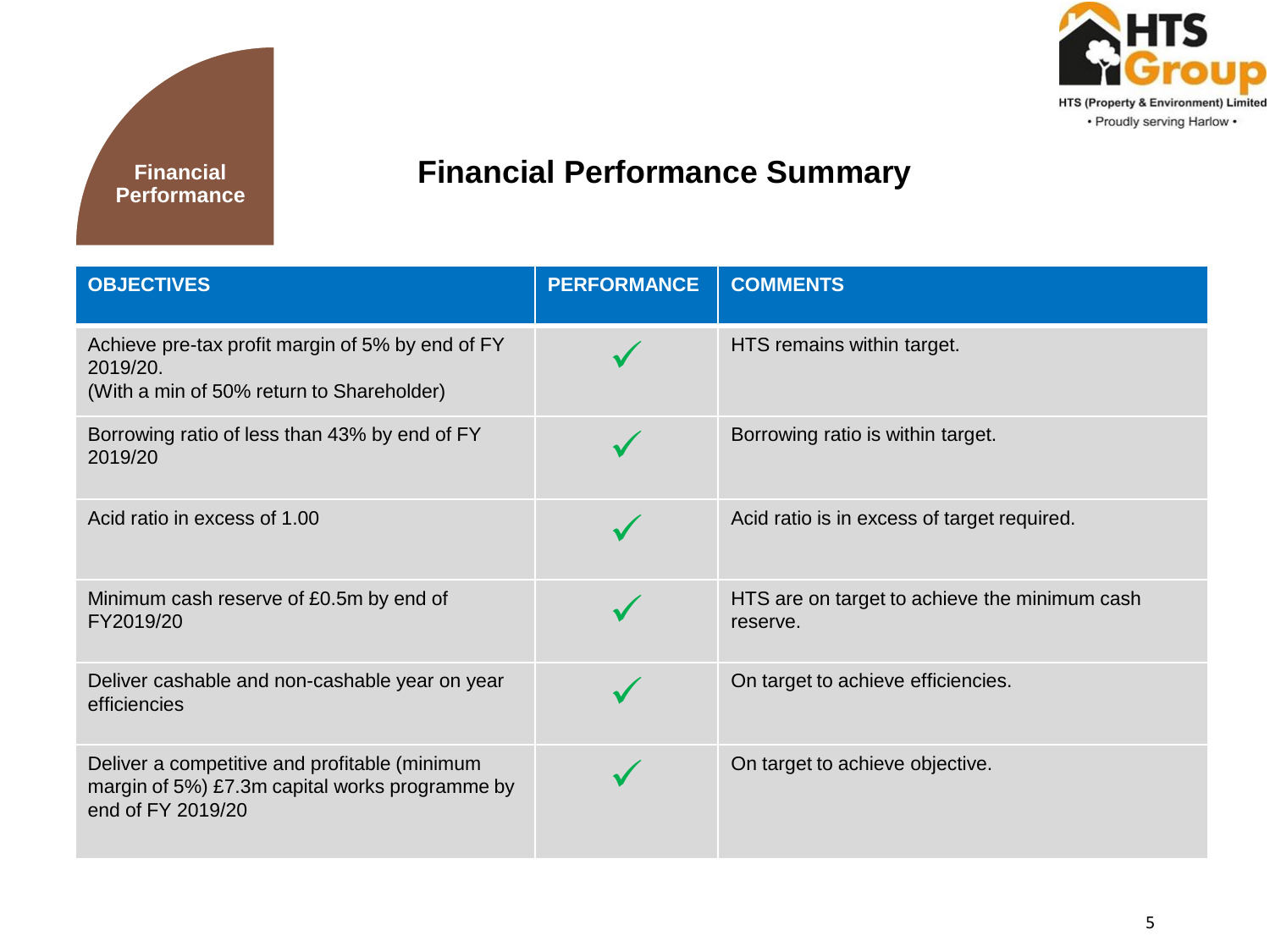

#### **Business Growth Summary**

| <b>OBJECTIVES</b>                                                                  | <b>PERFORMANCE</b> | <b>COMMENTS</b>                                       |
|------------------------------------------------------------------------------------|--------------------|-------------------------------------------------------|
| By end of FY 2018/19 deliver external third-<br>party profit of £22.5k before tax. |                    | HTS have exceeded this target at £119k before<br>tax. |
| By end of FY 2019/20 deliver external third-<br>party profit of £67.5k before tax. |                    | HTS is on target to achieve this objective.           |
| By end of FY 2020/21 deliver external third-<br>party profit of £135k before tax.  |                    | Data to be provided when information available.       |